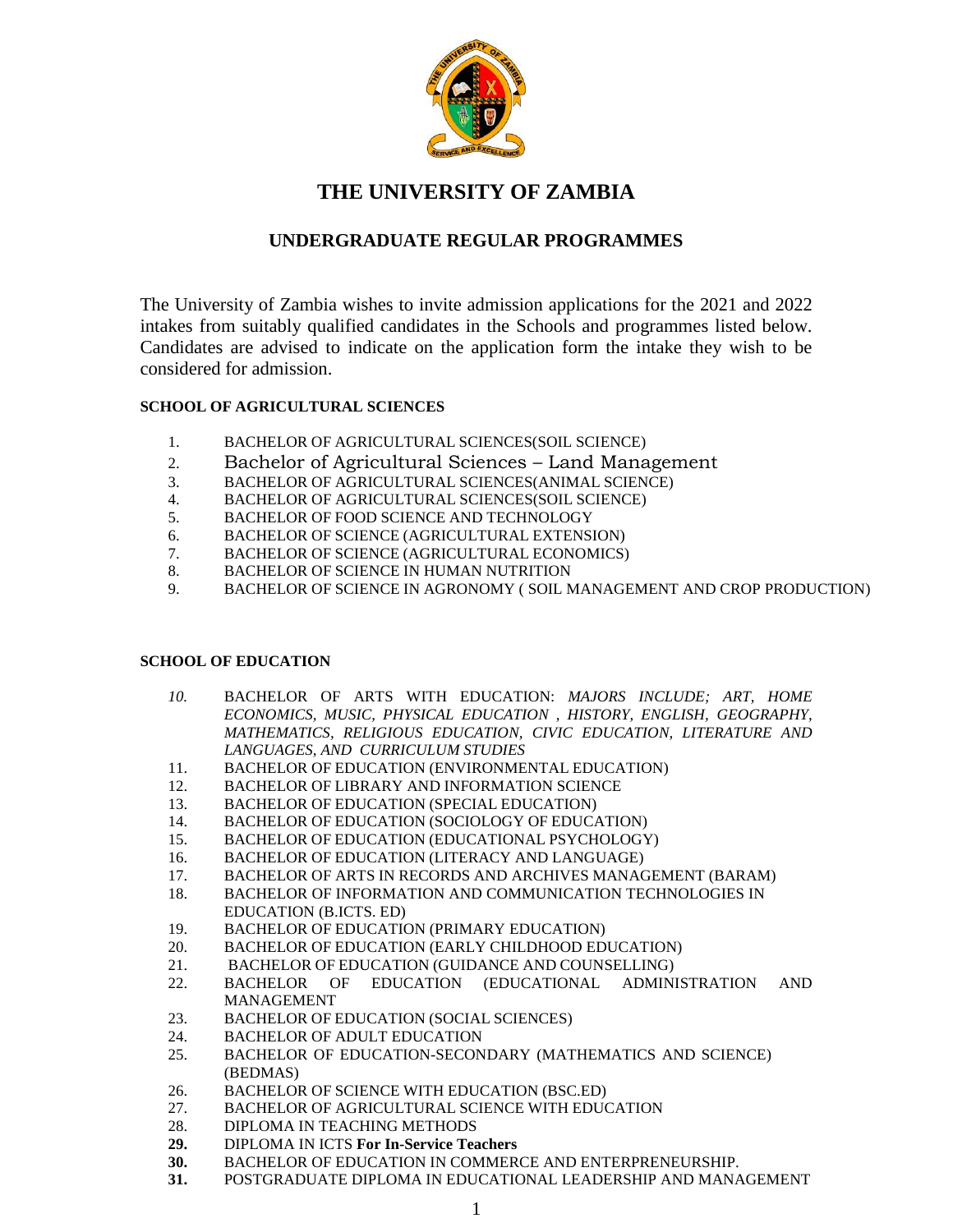### **32.** BACHELOR OF EDUCATION IN CHINESE LANGUAGE TEACHING

## **CHOOL OF ENGINEERING**

- 33. BACHELOR OF ENGINEERING (AGRICULTURAL ENGINEERING)
- 34. BACHELOR OF ENGINEERING (CIVIL AND ENVIRONMENTAL ENGINEERING)
- 35. BACHELOR OF ENGINEERING (ELECTRICAL AND ELECTRONIC ENGINEERING)
- 36. BACHELOR OF ENGINEERING (GEOMATIC ENGINEERING)
- 37. BACHELOR OF ENGINEERING (MECHANICAL ENGINEERING)

## **SCHOOL OF HEALTH SCIENCES**

- 38. BACHELOR OF SCIENCE IN BIOMEDICAL SCIENCES
- 39. BACHELOR OF PHARMACY
- 40. BACHELOR OF SCIENCE IN PHYSIOTHERAPY
- 41. BACHELOR OF SCIENCE IN DIAGNOSTIC RADIOGRAPHY
- 42. BACHELOR OF SCIENCE IN THERAPEUTIC RADIOGRAPHY
- 43. BACHELOR OF SCIENCE IN DIAGNOSTIC RADIOGRAPHY (Blended Model for in service)
- 44. BACHELOR OF SCIENCE IN THERAPEUTIC RADIOGRAPHY (Blended Model for in service)

## **SCHOOL OF HUMANITIES AND SOCIAL SCIENCES**

- 45. BACHELOR OF BUSINESS ADMINISTRATION
- 46. BACHELOR OF ARTS IN LINGUISTICS AND CHINESE
- 47. BACHELOR OF ARTS IN DEMOGRAPHY
- 48. BACHELOR OF ARTS IN DEVELOPMENT STUDIES
- 49. BACHELOR OF ARTS IN ECONOMICS
- 50. BACHELOR OF ARTS IN ENGLISH LANGUAGE AND LINGUISTICS
- 51. BACHELOR OF ARTS IN FRENCH
- 52. BACHELOR OF ARTS IN GENDER STUDIES
- 53. BACHELOR OF ARTS IN HISTORY
- 54. BACHELOR OF ARTS IN INTANGIBLE CULTURAL HERITAGE
- 55. BACHELOR OF ARTS IN PHILOSOPHY AND APPLIED ETHICS
- 56. BACHELOR OF ARTS IN POLITICAL SCIENCE
- 57. BACHELOR OF ARTS IN PSYCHOLOGY
- 58. BACHELOR OF ARTS IN PUBLIC ADMINISTRATION
- 59. BACHELOR OF ARTS IN SOCIOLOGY
- 60. BACHELOR OF PUBLIC RELATIONS AND ADVERTISING
- 61. BACHELOR OF SOCIAL WORK
- 62. BACHELOR OF MEDIA AND JOURNALISM STUDIES
- 63. BACHELOR OF ARTS IN DRAMA(BA.D)
- 64. BACHELOR OF ARTS IN LITERATURE(BA.L)
- 65. BACHELOR OF ARTS IN HUMAN RESOURCE MANAGEMENT
- 66. BACHELOR OF COMMUNICATION SCIENCE
- 67. BACHELOR OF ARTS IN INTERNATIONAL RELATIONS
- 68. BACHELOR OF ARTS IN LOCAL GOVERNMENT ADMINISTRATION
- 69. BACHELOR OF ARTS IN PEACE, SECURITY AND CONFLICT RESOLUTION
- 70. BACHELOR OF ARTS IN CRIMINOLOGY AND SECURITY STUDIES
- 71. BACHELOR OF ARTS IN PROJECT MANAGEMENT
- 72. BACHELOR OF ARTS IN COMMUNITY DEVELOPMENT AND SOCIAL WELFARE
- 73. BACHELOR OF ARTS IN POLICE AND SECURITY STUDIES
- 74. BACHELOR OF ARTS IN CHILD, YOUTH AND FAMILY STUDIES
- 75. BACHELOR OF ARTS IN RURAL SOCIOLOGY AND COMMUNITY DEVELOPMENT
- 76. BACHELOR OF ARTS IN SECURITY AND COLLECTIONAL STUDIES
- 77. BACHELORS OF ARTS IN MIGRATION STUDIES
- 78. BACHELORS OF INDUSTRIAL SOCIOLOGY AND LABOUR STUDIES

## **SCHOOL OF LAW**

- 79. BACHELOR OF LAWS
- 80. CERTIFICATE IN LEGAL STUDIES PROGRAMME

### **SCHOOL OF MEDICINE**

81. BACHELOR OF MEDICINE AND SURGERY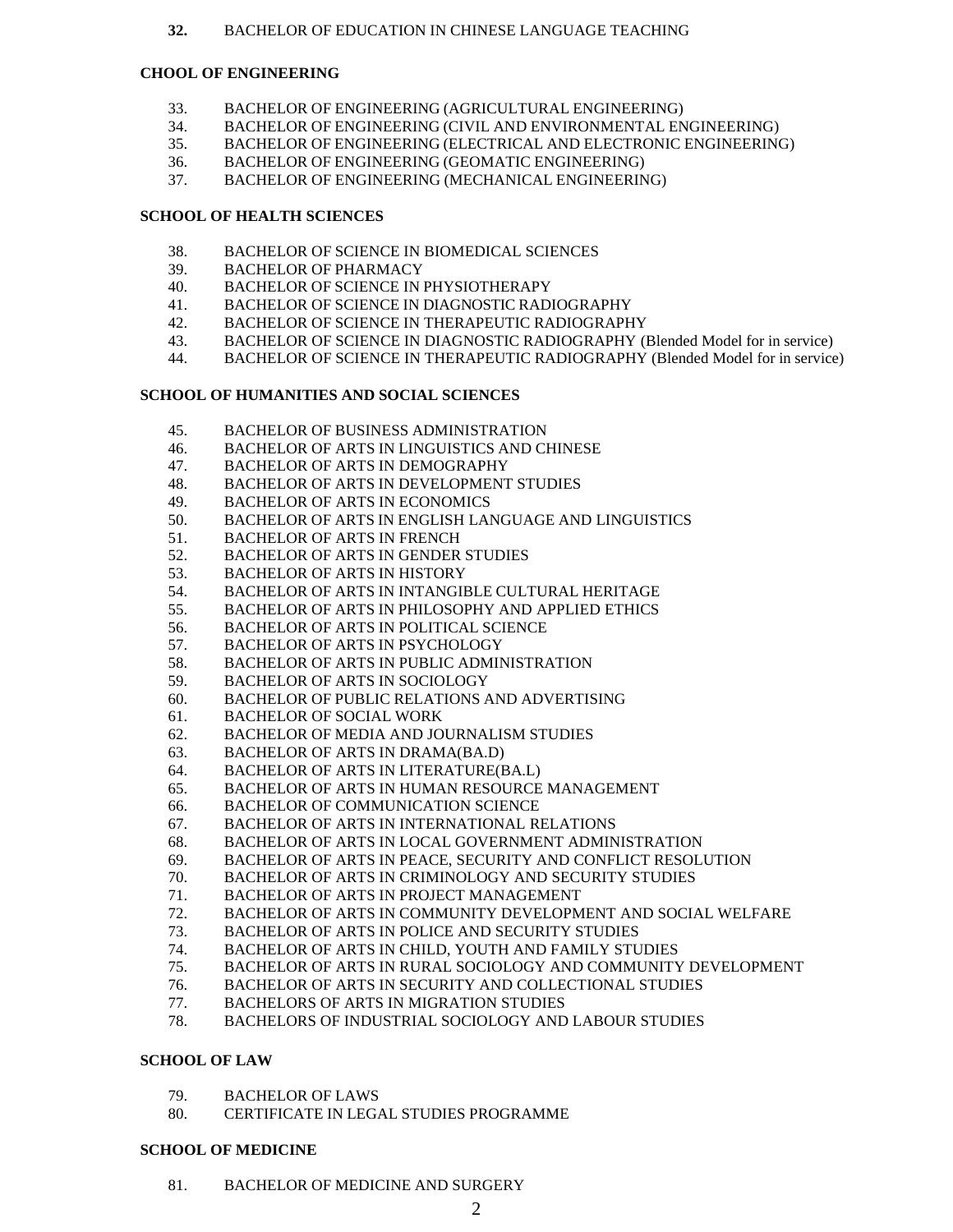#### 82. BACHELOR OF HUMAN BIOLOGY

#### **SCHOOL OF NURSING SCIENCES**

- 83. BACHELOR OF SCIENCE NURSING(DURATION FOUR YEAR(4) YEARS)
- 84. BACHELOR OF SCIENCE IN MIDWIFERY(DURATION FIVE(5) YEARS)
- 85. BACHELOR OF SCIENCE IN ONCOLOGY NURSING(DURATION FIVE(5) YEARS)
- 86. BACHELOR OF SCIENCE IN PUBLIC HEALTH NURSING(DURATION FOUR(4) YEARS)
- 87. BACHELOR OF SCIENCE IN MENTAL HEALTH AND PSYCHIATRIC NURSING(DURATION FOUR(4) YEARS)

## **SCHOOL OF MINES**

- 88. BACHELOR OF SCIENCE IN GEOLOGY
- 89. BACHELOR OF ENGINEERING IN MINING ENGINERING
- 90. BACHELOR OF ENGINEERING IN METALLURGY AND MNERAL PROCESSING

#### **SCHOOL OF NATURAL SCIENCES**

- 91. BACHELOR OF SCIENCE IN COMPUTER SCIENCE
- 92. BACHELOR OF SCIENCE IN COMPUTER SYSTEMS ENGINEERING
- 93. BACHELOR OF SCIENCE IN NETWORKING AND INFORMATION SECURITY
- 94. BACHELOR OF SCIENCE IN SOFTWARE ENGINEERING
- 95. BACHELOR OF SCIENCE IN ACTUARIAL SCIENCE
- 96. BACHELOR OF SCIENCE IN BIOLOGICAL SCIENCES
- 97. BACHELOR OF SCIENCE IN BIOLOGY
- 98. BACHELOR OF SCIENCE IN CHEMICAL & BIOLOGICAL SCIENCES
- 99. BACHELOR OF SCIENCE IN CHEMISTRY
- 100. BACHELOR OF SCIENCE IN MATHEMATICS
- 101. BACHELOR OF SCIENCE IN MICROBIOLOGY
- 102. BACHELOR OF SCIENCE IN MOLECULAR BIOLOGY AND GENETICS
- 103. BACHELOR OF SCIENCE IN NATURAL RESOURCES
- 104. BACHELOR OF SCIENCE IN PARASITOLOGY
- 105. BACHELOR OF SCIENCE IN PHYSICS
- 106. BACHELOR OF SCIENCE IN STATISTICS

#### **SCHOOL OF PUBLIC HEALTH**

- 107. BACHELOR OF SCIENCE (ENVIRONMENTAL HEALTH)
- 108. BACHELOR OF SCIENCE (HEALTH SERVICES MANAGEMENT)
- 109. BACHELOR OF SCIENCE (HEALTH PROMOTION)

#### **SCHOOL OF VETERINARY MEDICINE**

110. BACHELOR OF VETERINARY MEDICINE

### **GRADUATE SCHOOL OF BUSINESS**

- 111. BACHELOR OF SCIENCE IN MARKETING
- 112. BACHELOR OF SCIENCE IN ACCOUNTING AND FINANCE
- 113. BACHELOR OF SCIENCE IN HUMAN RESOURCE MANAGEMENT
- 114. BACHELOR OF SCIENCE IN BUSINESS MANAGEMENT
- 115. BACHELOR OF SCIENCE IN TRANSPORT AND LOGISTICS MANAGEMENT
- 116. BACHELOR OF SCIENCE IN INNOVATION AND ENTREPRENEURSHIP

### **ENTRY REQUIREMENTS**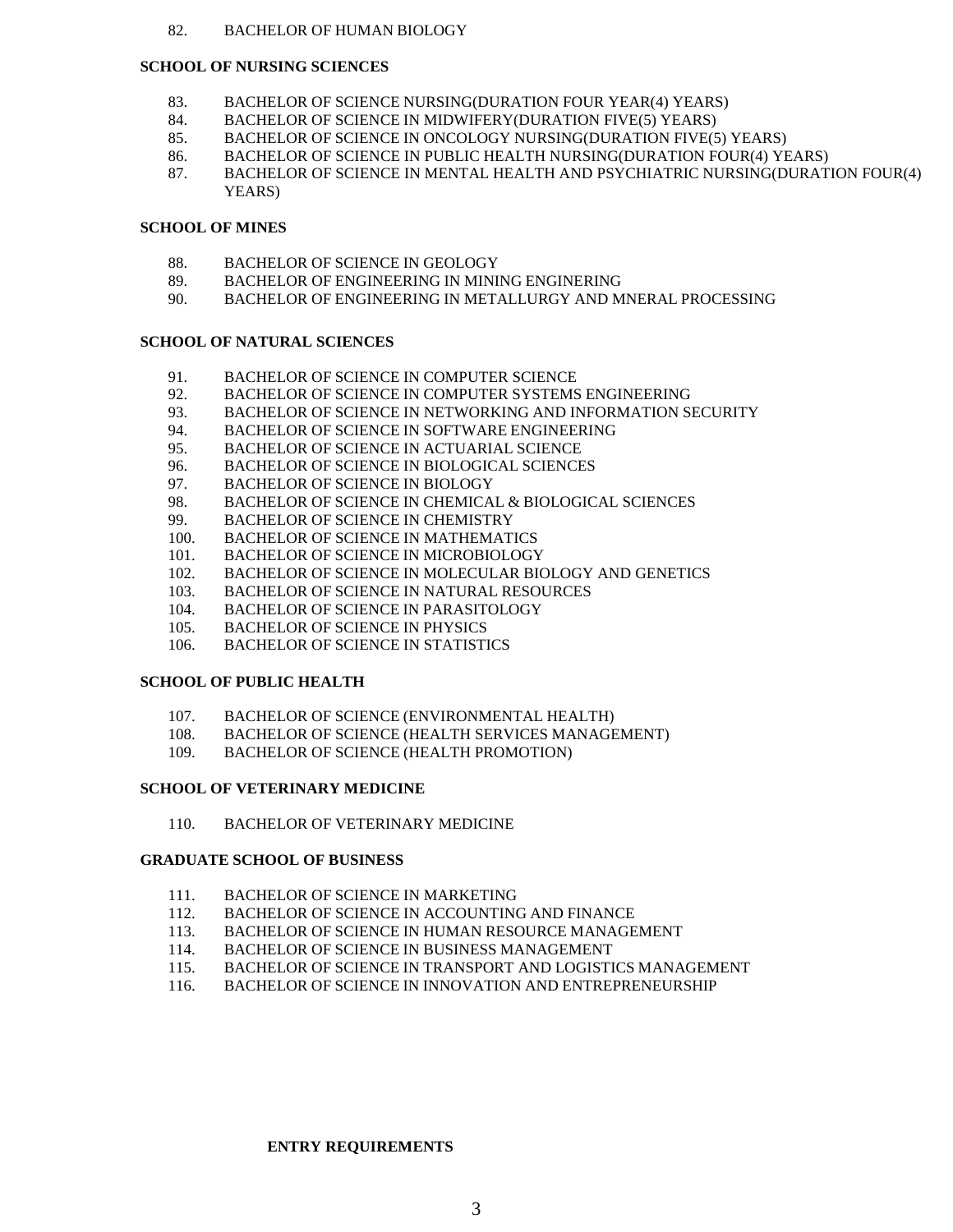| <b>SCHOOL</b>                          | <b>REQUIREMENTS</b>                                                                                                                                                                                                                                                                                                                                                                                                               |  |  |
|----------------------------------------|-----------------------------------------------------------------------------------------------------------------------------------------------------------------------------------------------------------------------------------------------------------------------------------------------------------------------------------------------------------------------------------------------------------------------------------|--|--|
| <b>AGRICULTURAL</b><br><b>SCIENCES</b> | "O" Levels in English Language, Mathematics, Biology, Chemistry and Physics OR English Language, Science,<br>Biology (or Agricultural Science) and any other acceptable subject OR Three (3) "A" Level passes in Chemistry,<br>Biology, Physics or Mathematics OR A diploma in Agricultural Sciences or related studies from an institution<br>affiliated to the University of Zambia OR A diploma classified as credit or better |  |  |
|                                        | NOTE:<br>Applicants with only "O" Level qualifications who will be admitted to the School of Agricultural Sciences<br>(a)<br>will be required to take first year courses in the School of Natural Sciences.<br>(b) Applicants with "A" Level or Diploma qualifications may be admitted at either second or third year level<br>to the School of Agricultural Sciences.                                                            |  |  |
| <b>EDUCATION</b>                       | "O" levels in English Language and any four subjects.<br>NOTE:<br>Bachelor of Education-Secondary (Mathematics and Science) (Bedmas) and Diploma in ICT's are In-<br>(a)<br>Service programmes.<br>Applicants with relevant Degrees or Diplomas may be admitted at $2nd$ or $3rd$ year level.<br>(b)                                                                                                                              |  |  |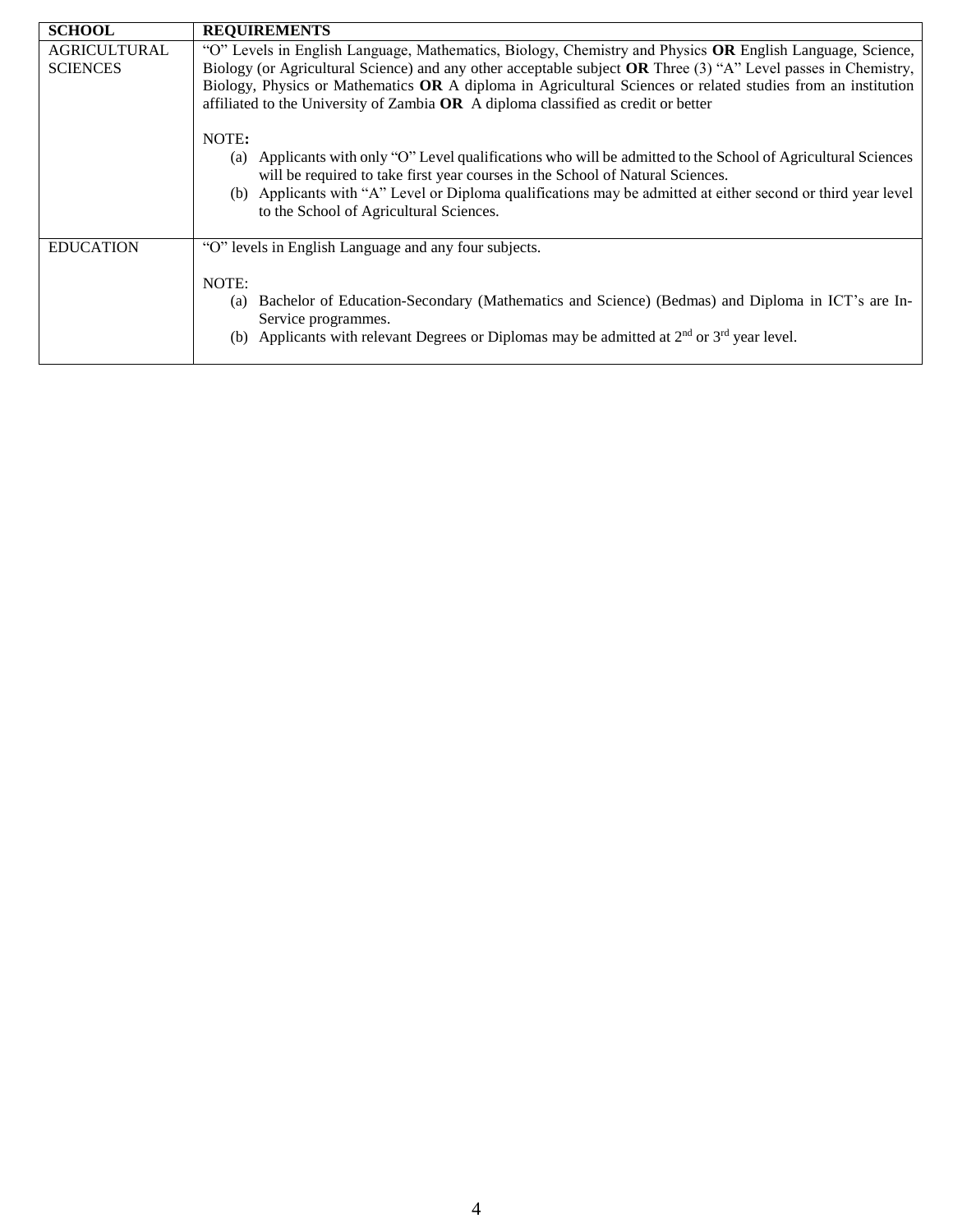| <b>ENGINEERING</b>               | "O" Levels in English Language, Mathematics, Biology, Chemistry and Physics OR English Language, Science,<br>Biology (or Agricultural Science) and any other acceptable subject OR At least three $(3)$ 'A' level passes (grade of<br>C) with at least a pass of grade 'B' in either Mathematics or Physics OR at least a credit or better in Diploma<br>(Technologist) or higher qualification in a relevant technical field.<br>NOTE:<br>(a) Applicants with only "O" Level qualifications who will be admitted to the School of Engineering will be<br>required to take first year courses in the School of Natural Sciences.<br>(b) Applicants with "A" Levels or Diploma qualifications may be admitted at second year level to the School<br>of Engineering.<br>(c) Applicants with City and Guilds qualifications, the Diploma is taken to mean level 4 (Full Technological<br>Certificate, Full Technological Diploma or Advanced Technician Diploma).<br>(d) Applicants with a Diploma (with Credit or better) – Technologist or higher qualification in a relevant<br>technical may be admitted at second year (2) level. One (1) year of proven and relevant working experience<br>after graduation with a Diploma is required. A letter from the employer showing proof of the relevant<br>working experience must be attached.                                                                                                                                                                                                                                                                                                                                                                                               |  |  |
|----------------------------------|-------------------------------------------------------------------------------------------------------------------------------------------------------------------------------------------------------------------------------------------------------------------------------------------------------------------------------------------------------------------------------------------------------------------------------------------------------------------------------------------------------------------------------------------------------------------------------------------------------------------------------------------------------------------------------------------------------------------------------------------------------------------------------------------------------------------------------------------------------------------------------------------------------------------------------------------------------------------------------------------------------------------------------------------------------------------------------------------------------------------------------------------------------------------------------------------------------------------------------------------------------------------------------------------------------------------------------------------------------------------------------------------------------------------------------------------------------------------------------------------------------------------------------------------------------------------------------------------------------------------------------------------------------------------------------------------------------------------------------------------|--|--|
| <b>HEALTH</b><br><b>SCIENCES</b> | "O" Levels in English Language, Mathematics, Biology, Chemistry and Physics OR English Language, Science,<br>Biology (or Agricultural Science) and any other acceptable subject OR Bachelor of Science Degree /Diploma in<br>related field recognized by Senate.                                                                                                                                                                                                                                                                                                                                                                                                                                                                                                                                                                                                                                                                                                                                                                                                                                                                                                                                                                                                                                                                                                                                                                                                                                                                                                                                                                                                                                                                          |  |  |
|                                  | NOTE:<br>(a) Applicants with only "O" Level qualifications who will be admitted to the School of Health Sciences will<br>be required to take first year courses in the School of Natural Sciences.<br>(b) Applicants with "A" Level or Diploma qualifications may be admitted at either second or third year level<br>to the School of Health Sciences and may be required to attend oral interviews.                                                                                                                                                                                                                                                                                                                                                                                                                                                                                                                                                                                                                                                                                                                                                                                                                                                                                                                                                                                                                                                                                                                                                                                                                                                                                                                                     |  |  |
| HUMANITIES AND                   | "O" levels in the following subjects:                                                                                                                                                                                                                                                                                                                                                                                                                                                                                                                                                                                                                                                                                                                                                                                                                                                                                                                                                                                                                                                                                                                                                                                                                                                                                                                                                                                                                                                                                                                                                                                                                                                                                                     |  |  |
| <b>SOCIAL SCIENCES</b>           | Group 2<br>Group 1<br><b>English Language</b><br>Any four(4) subjects of which one must be an Art<br>NOTE:<br>Applicants wishing to be admitted to the Degree Programme in Public Relations and Advertising and Media and<br>Journalism Studies should satisfy the following:                                                                                                                                                                                                                                                                                                                                                                                                                                                                                                                                                                                                                                                                                                                                                                                                                                                                                                                                                                                                                                                                                                                                                                                                                                                                                                                                                                                                                                                             |  |  |
|                                  | Group 1<br>Group 2<br><b>English Language</b><br>Any three (3) subjects of which one must be an Art<br><b>English Literature</b>                                                                                                                                                                                                                                                                                                                                                                                                                                                                                                                                                                                                                                                                                                                                                                                                                                                                                                                                                                                                                                                                                                                                                                                                                                                                                                                                                                                                                                                                                                                                                                                                          |  |  |
| <b>LAW</b>                       | "O" levels in the following subjects:<br>Group 1<br>Group 2<br><b>English Language</b><br>Any four(4) subjects of which one must be an Art<br>OR a first Degree in any discipline from a recognized University; OR a Professional qualification equivalent to a<br>Degree (e.g. ACCA); OR 3 passes at Cambridge 'A' level or the equivalent; OR a Diploma in law from the<br>University of Zambia or from the National Institute of Public Administration. Diplomas in law from foreign<br>institutions will be considered on their respective merits on a case by case basis; OR a Certificate in Legal Studies<br>(CLS) from the University of Zambia.<br>NOTE:<br>Applicants wishing to pursue a Certificate in Legal Studies must have "O" Levels in English Language<br>(a)<br>and any four subjects.<br>(b) Applicants with "O" Level qualifications who are admitted to the School of Law will be required to take<br>first year courses in the School of Humanities and Social Sciences.<br>(c) Applicants with first Degrees in any discipline from a recognized University; OR a Professional<br>qualification equivalent to a Degree (e.g. ACCA); OR; 3 passes at Cambridge 'A' level or the equivalent;<br>OR a Diploma in law from the University of Zambia or from the National Institute of Public<br>Administration. Diplomas in law from foreign institutions will be considered on their respective merits on<br>a case by case basis; OR a Certificate in Legal Studies (CLS) from the University of Zambia are admitted<br>at second year level.<br>(d) Meeting the minimum entry requirements does not guarantee admission to the programme. Admission to<br>the programme is subject to the availability of places. |  |  |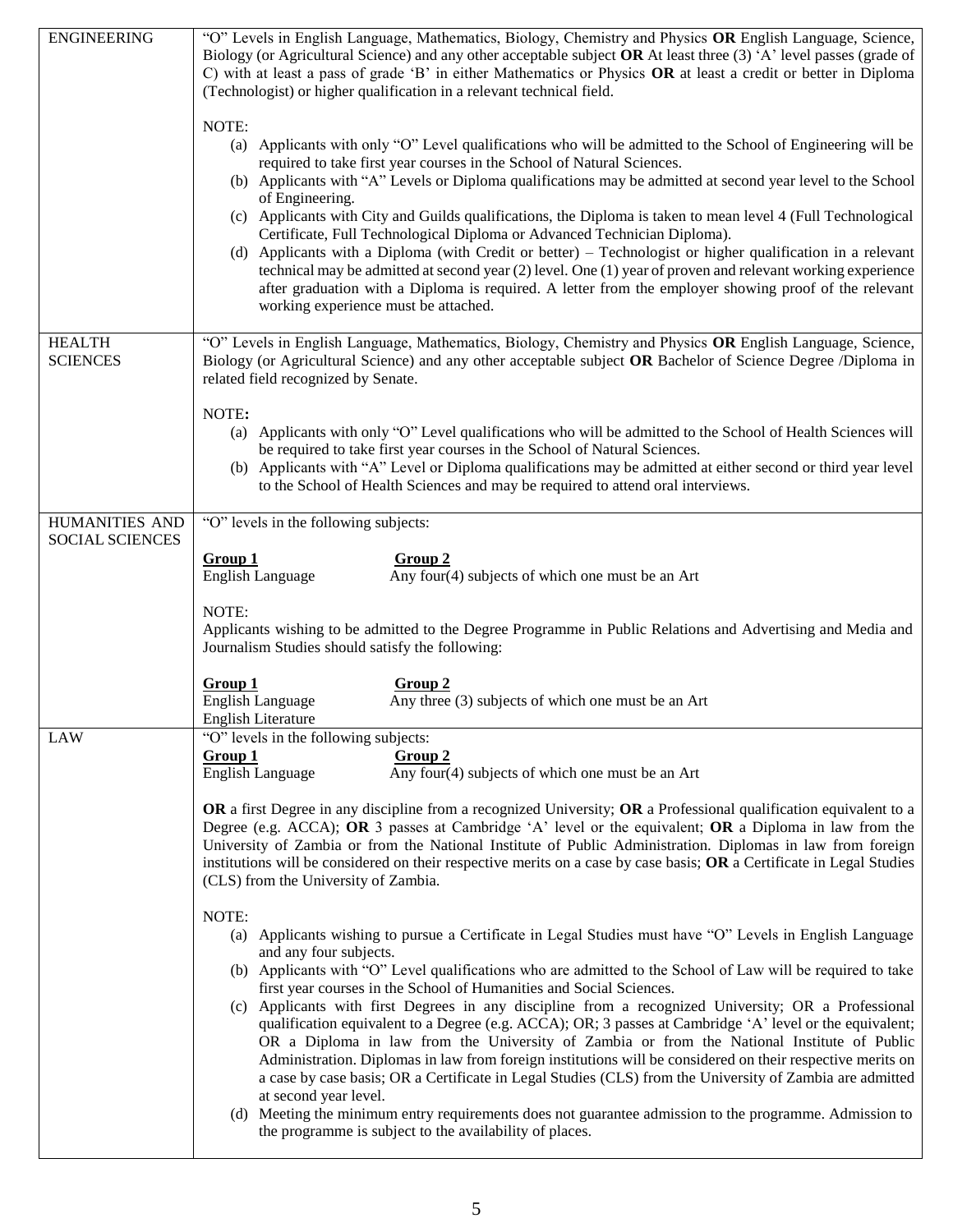| <b>MEDICINE</b><br><b>NURSING</b><br><b>SCIENCES</b> | "O" Levels in English Language, Mathematics, Biology, Chemistry and Physics OR English Language, Science,<br>Biology (or Agricultural Science) and any other acceptable subject OR Biologicals Sciences, Biology/Chemistry<br>,Microbiology, Biochemistry, Zoology, Botany, Bachelor of Science degree with education with Biology major or<br>Biology/Chemistry: Biomedical Sciences, Physiotherapy, Pharmacy, Environmental Health, Nursing, Clinical<br>Sciences, Veterinary Medicine, Agricultural Sciences, Human Nutrition, Radiology or Radiography, or any other<br>related Health Science degree which includes courses in Biomedical Sciences, Chemistry (Inorganic, Organic and<br>Analytical) and Biochemistry OR transfer from other Medical Schools (Both Local and International)<br>NOTE:<br>Applicants with only "O" Level qualifications who will be admitted to the School of Medicine will be<br>(a)<br>required to take first and second year courses in the School of Natural Sciences.<br>(b) Applicants with relevant Bachelor's Degrees will be admitted at 3 <sup>rd</sup> year level in the School of Medicine.<br>(c) Transfers from other Medical Schools may enter at $3^{rd}$ or $5^{th}$ year level. Applicants already enrolled in the<br>MBChB programme at other Medical Schools (both local and International) but with transfer to the<br>University of Zambia, School of Medicine should apply through the Office of the Vice Chancellor.<br>Entry criteria |                                                                                                                                                                                                                                                                                                                                                                                                                                                                                                                                                                                              |                                                                                                                                                                                                                                                 |  |
|------------------------------------------------------|---------------------------------------------------------------------------------------------------------------------------------------------------------------------------------------------------------------------------------------------------------------------------------------------------------------------------------------------------------------------------------------------------------------------------------------------------------------------------------------------------------------------------------------------------------------------------------------------------------------------------------------------------------------------------------------------------------------------------------------------------------------------------------------------------------------------------------------------------------------------------------------------------------------------------------------------------------------------------------------------------------------------------------------------------------------------------------------------------------------------------------------------------------------------------------------------------------------------------------------------------------------------------------------------------------------------------------------------------------------------------------------------------------------------------------------------------------------------------------------------------|----------------------------------------------------------------------------------------------------------------------------------------------------------------------------------------------------------------------------------------------------------------------------------------------------------------------------------------------------------------------------------------------------------------------------------------------------------------------------------------------------------------------------------------------------------------------------------------------|-------------------------------------------------------------------------------------------------------------------------------------------------------------------------------------------------------------------------------------------------|--|
|                                                      | First Year Entry<br>i. School Leavers with five<br>$(5)$ 'O' Levels<br>at credit or better in<br>English,<br>Mathematics,<br>Science/Biology and any<br>other two Subjects<br>ii. School Levers shall enter<br>through the<br>School of Natural<br>Sciences                                                                                                                                                                                                                                                                                                                                                                                                                                                                                                                                                                                                                                                                                                                                                                                                                                                                                                                                                                                                                                                                                                                                                                                                                                       | Second Year Entry<br>i. Four International 'A' Levels with at<br>least passes (grade C) in<br>Mathematics, Chemistry, Physical and<br>Biology from recognized Institution<br><b>OR</b><br>ii. Five 'O' Levels in English,<br>Mathematics,<br>Science/Biology and any<br>other two Subjects.<br>iii. AND A Certificate in Nursing,<br>Diploma<br>in Mental Health and Psychiatric<br>Nursing or Certificate in Midwifery.<br>iv. AND A valid practicing License                                                                                                                               | Third Year Entry<br>i. At least five $(5)$ 'O' Levels<br>at credit or better in English,<br>Mathematics, Science/Biology and<br>any other two Subjects.<br>ii. AND a Diploma in Nursing or<br>Midwifery.<br>iii. AND A valid practicing License |  |
| <b>MINES</b>                                         | programmes within the University of Zambia                                                                                                                                                                                                                                                                                                                                                                                                                                                                                                                                                                                                                                                                                                                                                                                                                                                                                                                                                                                                                                                                                                                                                                                                                                                                                                                                                                                                                                                        | "O" Levels in English Language, Mathematics, Biology, Chemistry and Physics OR English Language, Science,<br>Biology (or Agricultural Science) and any other acceptable subject OR "A"-Levels in Mathematics, Chemistry and<br>Physics from recognized institutions <b>admitted at <math>2^{nd}</math> year level.</b> Candidates with a diploma in either Geology,<br>Mining Engineering, Metallurgy, Chemical Engineering or any related field from a recognized institution are<br>eligible to apply for direct entry into the School of Mines Degree Programmes OR Readmission/Change of |                                                                                                                                                                                                                                                 |  |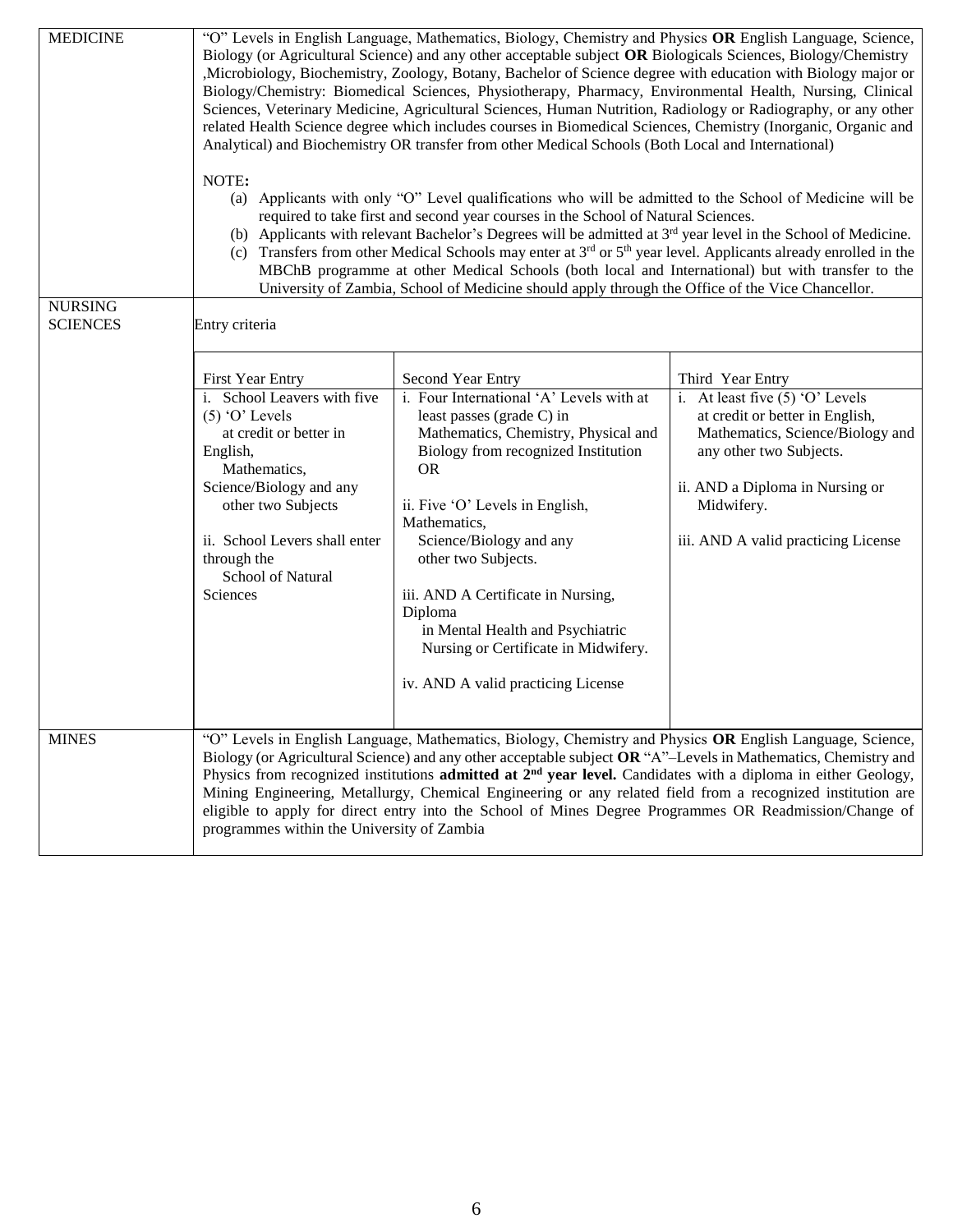|                                                        | Re-admission and/or change of programmes from other Schools will be considered for applicants who cleared firstyear<br>courses in the School of Natural Sciences / Education (with Sciences) at the University of Zambia and Copperbelt<br>University (CBU).<br>NOTE:<br>(a) Applicants with only "O" Level qualifications who will be admitted to the School of Mines will be required to<br>take first year courses in the School of Natural Sciences.<br>(b) Applicants with "A" Level or Diploma qualifications may be admitted at either second or third year levelto<br>the School of Mines.                                                                                                                                                                                                                                                                   |                                                                                                                                                                                                                                                                                                                                                                                                                                                                                                                                        |  |  |
|--------------------------------------------------------|----------------------------------------------------------------------------------------------------------------------------------------------------------------------------------------------------------------------------------------------------------------------------------------------------------------------------------------------------------------------------------------------------------------------------------------------------------------------------------------------------------------------------------------------------------------------------------------------------------------------------------------------------------------------------------------------------------------------------------------------------------------------------------------------------------------------------------------------------------------------|----------------------------------------------------------------------------------------------------------------------------------------------------------------------------------------------------------------------------------------------------------------------------------------------------------------------------------------------------------------------------------------------------------------------------------------------------------------------------------------------------------------------------------------|--|--|
| <b>NATURAL</b><br><b>SCIENCES</b><br>PUBLIC HEALTH     | "O" Levels in English Language, Mathematics, Biology, Chemistry and Physics OR English Language, Science,<br>Biology (or Agricultural Science) and any other acceptable subject.<br>"O" levels in English Language, Mathematics, Biology, Chemistry and Physics OR English Language, Science,<br>Biology (or Agricultural Science) and any other acceptable subject OR a diploma in Environmental Health or related<br>studies from a recognized institution or college affiliated to the University of Zambia.<br>NOTE:<br>(a) Applicants with only "O" Level qualifications who will be admitted to the School of Public Health willbe<br>required to take first year courses in the School of Natural Sciences.<br>(b) Applicants with "A" Level or Diploma qualifications may be admitted at either second or third year levelto<br>the School of Public Health. |                                                                                                                                                                                                                                                                                                                                                                                                                                                                                                                                        |  |  |
| <b>VETERINARY</b><br><b>MEDICINE</b>                   | $\zeta\,\zeta$<br><b>FIRST YEAR ENTRY</b><br>O" levels in English Language,<br>1.<br>Mathematics, Biology, Chemistry<br>and Physics OR English<br>Language, Science, Biology (or<br>Agricultural Science) and any other<br>acceptable subject.<br>2. School Leavers shall enter through<br>the School of Natural Sciences                                                                                                                                                                                                                                                                                                                                                                                                                                                                                                                                            | <b>SECOND YEAR ENTRY</b><br>A. Full form V or grade 12 school Certificate with at least<br>five credits or better (including English) and Diploma in<br>Agriculture with Animal Science major or Biomedical<br>Science Major or related qualifications.<br>B. Full form V or grade 12 School Certificate with at least<br>five credits or better and a Bachelor of Science in<br>Agriculture Science degree or related qualifications.<br>C. A-Level passes in Chemistry, Biology, Agriculture<br>Sciences and Mathematics of Physics. |  |  |
| <b>GRADUATE</b><br><b>SCHOOL OF</b><br><b>BUSINESS</b> | Five (5) "O" levels in English Language and any four subjects                                                                                                                                                                                                                                                                                                                                                                                                                                                                                                                                                                                                                                                                                                                                                                                                        |                                                                                                                                                                                                                                                                                                                                                                                                                                                                                                                                        |  |  |

## **NOTE:**

Please note that meeting the minimum entry requirements to any of these programmes does not guarantee admission to the programme. Admission to the programme is provisional and subject to the availability of places and payment of fees.

Application forms can be obtained from Customer Care, UNZA Great East Road campus, upon payment of a non-refundable application fee of K150.00 for Zambians or USD 60.00 for non-Zambians. Payment for applications forms should be made either at Standard Chartered Bank, Account Number **0100110273800** or First National Bank Zambia (FNB), Account Number **62607694371.** The account name is UNZA Registrars Department. Application forms can also be downloaded from the official UNZA website: [www.unza.zm o](http://www.unza.zm/)r obtained from the University of Zambia Provincial Centres Offices. In this case the application fee still has to be made at the bank.